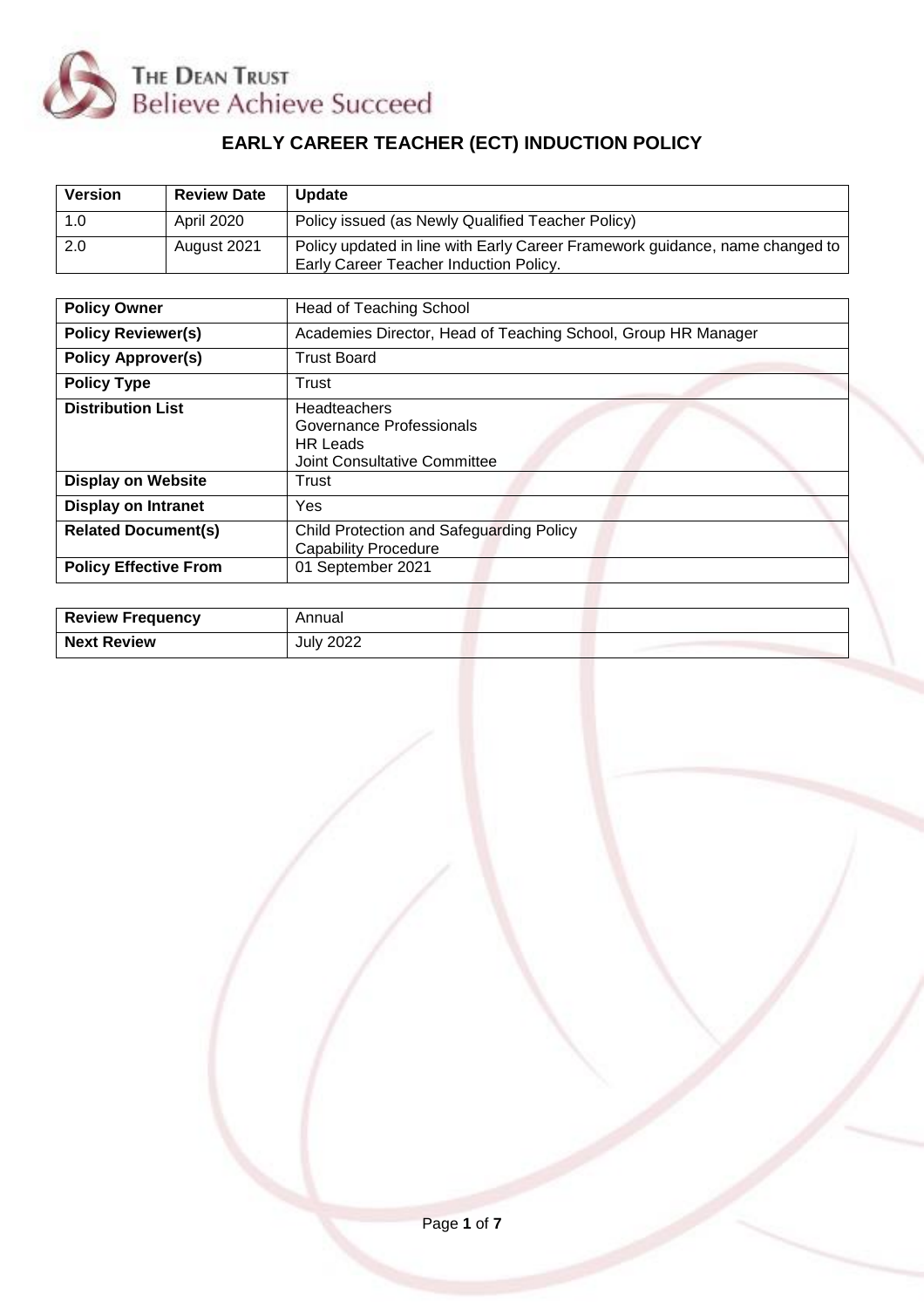

# **1. STATEMENT OF INTENT**

 All qualified teachers who are employed in a relevant school in England must, by law, have completed an induction period satisfactorily, subject to specified exemptions.

At The Dean Trust, we recognise that the appointment and successful induction of an ECT strongly contributes to the development of both the school and the ECT. Teachers are the foundation of the education system, and ECTs bring innovation, enthusiasm and the most contemporary evidenced-based teaching to the classroom. In turn, our schools are committed to supporting those new to the profession to have a rewarding and successful career.

The Early Career Framework (ECF) underpins an entitlement to a fully funded, two-year package of structured training and support for early career teachers (ECTs). It requires compliance with the national programme and includes core areas of:

- behaviour management
- pedagogy
- curriculum
- assessment
- professional behaviours

The ECF is not, and will not be used, as an assessment framework or an additional assessment tool.

This is the statutory assessment period which continues to build on the Initial Teacher Education (ITT) programme to:

- Support the ECT to evidence that their performance against the relevant standards is satisfactory by the end of the assessment period
- Be systematic, fair and rigorous in the assessment of an ECT's professional practice.
- Provide support to an ECT failing to make satisfactory progress against the Teacher Standards.

ECTs are entitled to a 10% reduction in their teaching timetable for their first year, 5% in their second. They are also entitled to high quality mentoring during this two-year period.

This policy has been established to ensure the requirements listed above are met, all parties benefit from arrangements and that all staff members know their roles, responsibilities and expected practice.

## **2. LEGAL FRAMEWORK**

2.1 This policy has due regard to legislation and DfE guidance, including, but not limited to, the following:

- DfE (2021) 'Induction for early career teachers (England)'
- DfE (2019) Early Career Framework
- DfE ITT (2019) Core Content Framework
- DfE (2011) Teachers' standards
- Education Act 2002
- Education (Induction Arrangements for School Teachers) (England) Regulations 2012

2.2 This policy should be read in conjunction with the following school policies:

- Child Protection and Safeguarding
- Capability Procedure
- Record Retention Schedule

## **3. STATUTORY INDUCTION**

3.1 Statutory induction is the bridge between initial teacher training and a career in teaching. It combines a personalised programme of development, support and professional dialogue with monitoring and an assessment of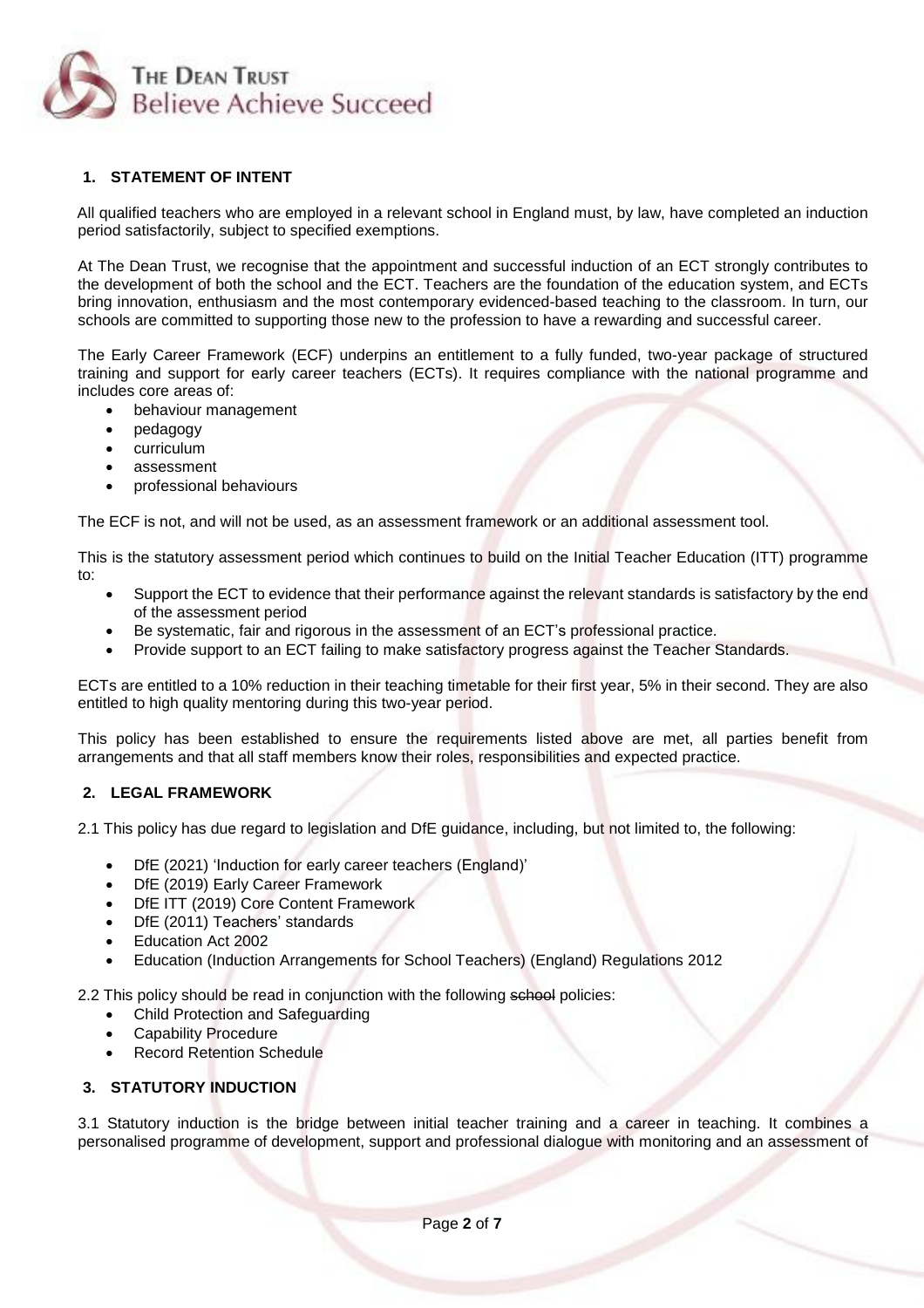

performance against the relevant standards. The programme should support the ECT in evidencing that their performance against the relevant standards is satisfactory by the end of the period and equip them with the tools to be an effective and successful teacher

3.2 The Teachers' Standards will be used to assess an ECT's performance at the end of their induction period. The decision about whether an ECT's performance against the relevant standards is satisfactory upon completion of induction should take into account the ECT's work context and must be made on the basis of what can be reasonably expected of an ECT by the end of their induction period within the framework set out by the standards. Judgements should reflect the expectation that ECTs have effectively consolidated their initial teacher training (ITT) and demonstrated their ability to meet the relevant standards consistently over a sustained period in their practice.

3.3 The statutory ECT Induction period is two full-time academic years, or equivalent. This may be reduced or extended in special circumstances (see paras 3.2-3.8 of the Statutory Induction Guidance).

3.4 ECTs who are employed on a part-time basis are required to serve the full-time equivalent induction period of two full academic years.

3.5 Absences totaling 30 days or more per year will require the induction period to be automatically extended (with the exception of statutory maternity leave, paternity leave, shared parental leave, adoption leave or parental bereavement leave) by the aggregate total of days absent. If the ECT is unable to serve the extension in the same school, the minimum period of employment of one term or equivalent must be served in a new school/institution.

3.6 Short-term supply teaching of less than one term will not count towards an ECT's induction as the time frame is too short to enable them to demonstrate performance against relevant standards. If a supply term is extended, the school will not backdate the induction but an induction programme must be put in place immediately it becomes clear that the extended contract will continue for a further term or more.

3.7 The DfE permits some teachers to be employed in schools without having completed the statutory ECT induction period (Annex B of the Statutory Induction Guidance).

3.8 If an ECT leaves the school before completing their induction period, the Headteacher will complete an interim assessment form and the Appropriate Body notified. Each full term completed will qualify to the potential completion of statutory induction at a new institution.

3.9 It is important to state that an ECT has only one chance to complete statutory induction. An ECT who has completed induction, and is judged to have failed to meet the relevant standards at the end of their induction period, is not permitted to repeat induction (although they may appeal against the decision: see para 4.6-4.7 of the Statutory Induction Guidance). While such an ECT does not lose their QTS, they cannot be employed lawfully as a teacher in a relevant school. Their name is included on the list of persons, held by the Teaching Regulation Agency, who have failed to complete a satisfactory induction period.

# **4. ROLES AND RESPONSIBILITIES**

4.1 ECTs are responsible for:

- Providing evidence that they have QTS and are eligible to start the statutory induction.
- Agreeing on the start and end dates of the induction period, including any absences.
- Meeting with Professional and Subject Mentors to agree on priorities for their programme and review these at regular intervals.
- Participating in the agreed monitoring and development programmes, including the required classroom observations, progress reviews and formal assessment meetings.
- Providing evidence of progress against the Teacher Standards.
- Raising any concerns that they have with their mentor.
- Speaking to senior leaders if there are concerns regarding their support from mentors.
- Consulting with the Appropriate Body if there are difficulties with resolving issues with the school.

4.2 The Headteacher is responsible for: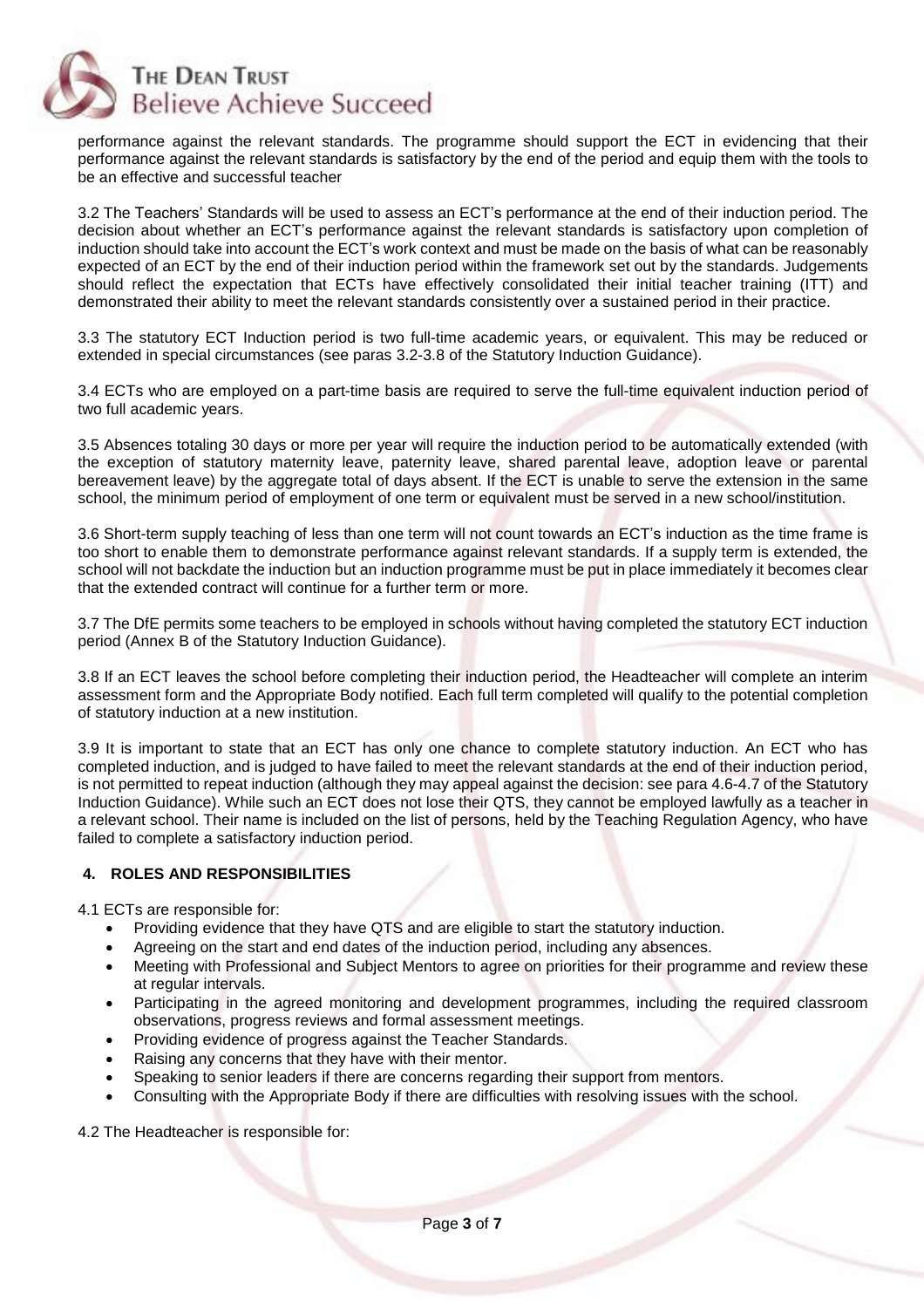

## Before:

- Establishing that the school and the post meets the requirements for ECT induction.
- Ensuring that the ECT has been awarded QTS.
- Clarifying whether the ECT needs to serve an induction period or is exempt from it.
- Registering the ECT with the Appropriate Body, informing them of the period of induction. The Appropriate Body has the main quality assurance role within the induction process. It will work with the ECT and school to provide support and assistance with the ECT's induction programme
- Informing the Governing Body about the arrangements which have been put in place to support ECTs who are undergoing induction.
- Ensuring that arrangements are in place to facilitate the effective protection and secure transfer of data.

#### At the Outset:

- Informing the ECT as to who will act as the Appropriate Body.
- Ensuring that the ECT has been provided with and read the Safeguarding and Child Protection Policy, Behaviour Policy, Code of Conduct, and Keeping Children Safe in Education: Part one.
- Ensuring the ECT knows the identity and role of the Designated Safeguarding Lead and any deputies.
- Ensuring that the ECT knows the school's response to children who go missing from education.
- Ensuring that the ECT's timetable is no more than 90% of the timetable of the school's existing teachers on the main pay range.
- Allocating the ECT an induction mentor/s who has QTS, making sure that they have received suitable training and have the time to carry out the role effectively.
- Ensuring that a personalised induction programme is in place.
- Providing the ECT with a named contact to which they may raise any concerns about the induction programme.

#### During Induction:

- Ensuring that the progress of the ECT is reviewed regularly via an agreed frequency of progress checks and a formal annual assessment,
- Retaining accurate records of employment that will count towards the induction period.
- Submitting completed reports to the Appropriate Body for review.
- Making a recommendation to the Appropriate Body on whether the ECT's performance is satisfactory or requires an extension if not meeting the Teacher Standards.
- Participating in the Appropriate Body's quality assurance process.
- In addition, there may be circumstances when the following should be undertaken:
	- o Obtaining interim assessments from the ECT's previous post
	- $\circ$  Alerting the Appropriate Body when an ECT may not be completing induction satisfactorily
	- o Ensuring that an ECT who may not be performing against relevant standards is observed by a thirdparty
	- $\circ$  Notifying the appropriate body if an ECT is absent for a total of 30 days or more per year
	- $\circ$  Regularly informing the Governing Body about the school's induction procedures
	- o Discussing with the Appropriate Body in exceptional cases where it may be appropriate to reduce the length of the ECT's induction period, e.g. where it is deemed the induction period has been satisfactorily completed
	- o Providing progress reports for staff moving in between formal assessment periods<br>
	o Informing the Appropriate Body when an ECT serving induction leaves the school
	- Informing the Appropriate Body when an ECT serving induction leaves the school

4.3 The headteacher should identify a person to act as the ECT's induction tutor, to provide regular monitoring and support, and coordination of assessment. The induction tutor is expected to hold QTS and have the necessary skills and knowledge to work successfully in this role and be able to assess the ECT's progress against the Teachers' Standards. This is a very important element of the induction process and the induction tutor must be given sufficient time to carry out the role effectively and to meet the needs of the ECT. The induction tutor will need to be able to make rigorous and fair judgements about the ECT's progress in relation to the Teachers' Standards. They will need to be able to recognise when early action is needed in the case of an ECT who is experiencing difficulties.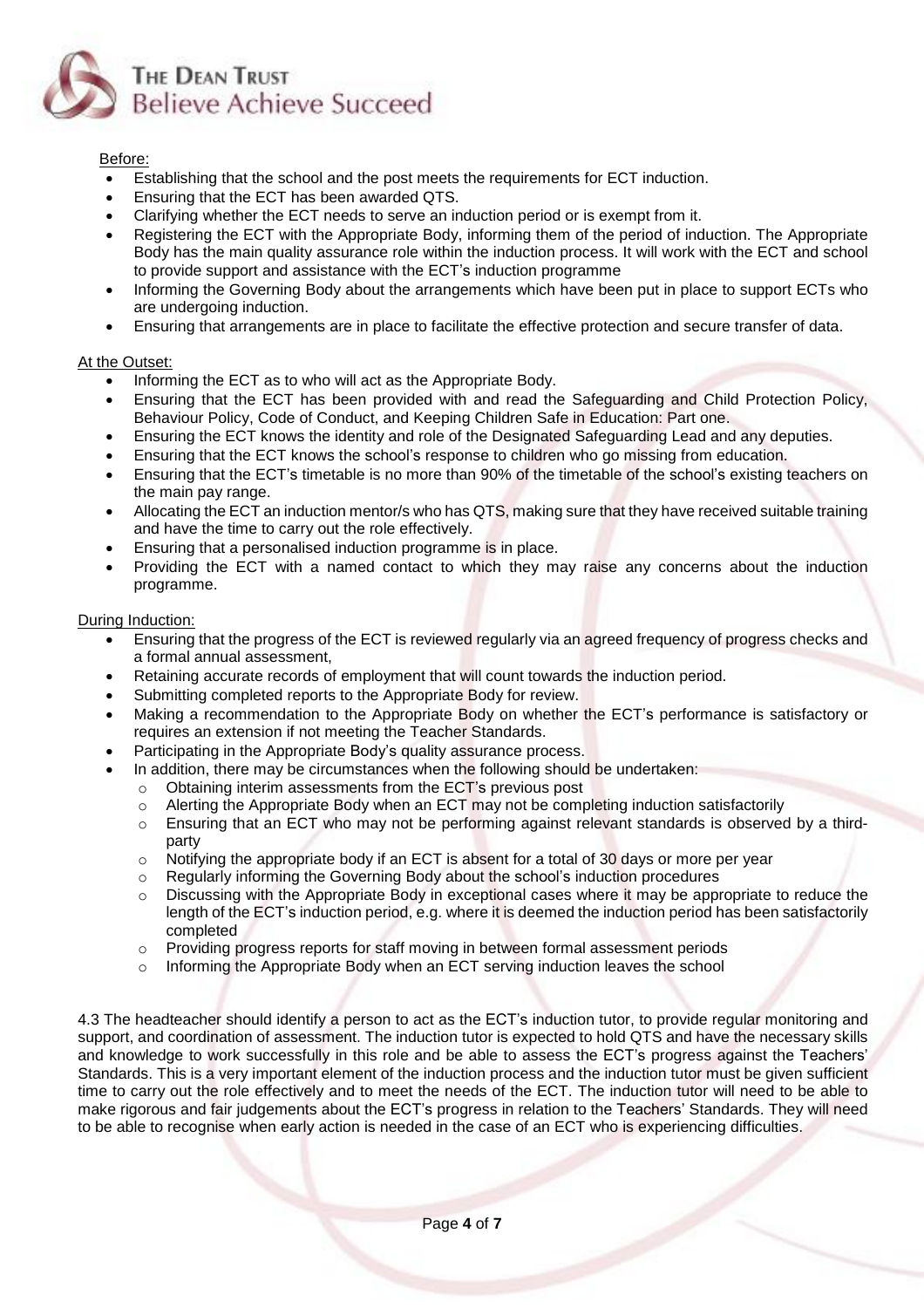

4.4 The headteacher/principal should identify a person to act as the ECT's mentor, to provide regular mentoring. The mentor is expected to hold QTS and have the necessary skills and knowledge to work successfully in this role. Mentoring is a very important element of the induction process and the mentor is expected to be given adequate time to carry out the role effectively and to meet the needs of the ECT. This includes attending regular mentoring sessions and mentor training where appropriate.

4.5 The mentor and the induction tutor are two discrete roles with differing responsibilities and it is expected that these roles should be held by different individuals. In exceptional circumstances it may be necessary for the headteacher to designate a single teacher to fulfil both roles, which may be the headteacher/principal themselves. Where this is the case the headteacher should ensure that the induction tutor understands that they are fulfilling two discrete roles and that adequate safeguards are put in place to ensure that the mentoring support offered to the ECT is not conflated with assessment of the ECT against the Teachers' Standards.

4.6 The Trust Board, through the Executive Team, is responsible for:

- Ensuring that schools are compliant with this policy.
- Ensuring that this policy is updated within the statutory timescales.
- Ensuring that the school has the capacity to support the ECT in the role and that the Headteacher is fulfilling their responsibilities.

## **5. MONITORING, SUPPORT AND ASSESSMENT**

The process of assessment:

5.1 Opportunities will be created for ECTs to gain experience and expertise in self-evaluation.

5.2 The criteria used for formal assessments will be shared between the ECT and the Headteacher and agreed in advance.

5.3 Formative assessment (e.g. lesson observation, target setting, pupil progress) and summative assessment (termly induction reports) will be used when assessing ECTs.

5.4 Termly observations of ECTs' lessons will be conducted with feedback provided promptly, constructively and fairly. A brief written record will be made on each occasion. It should indicate strengths and where any development needs have been identified. Where appropriate and agreed, these will form the basis of subsequent observations, including those that the school conducts as part of their regular IQTL process, to support the ECT to consolidate and/or improve their practice.

5.5 All ECTs will be provided with the opportunity to undertake regular observations of experienced teachers and indeed of each other.

5.6 All teachers who have a part in the ECT's development will be responsible for assessing the ECT, so to gain a reliable overall view.

5.7 An annual assessment report, supported by regular progress checks, will be coordinated by the Induction Tutor signed by the Headteacher, giving details of:

- Areas of strength
- Areas requiring development.
- Evidence used to inform judgement
- Targets for coming term
- Support to be provided by the school.

These will be set out against the Teacher Standards and must be shared with the ECT before submission to the Appropriate Body. The ECT has the opportunity to comment independently on the quality of the support provided in their programme. The Appropriate Body is responsible for ensuring that the ECT's entitlement to the ECF training programme has been made fully available.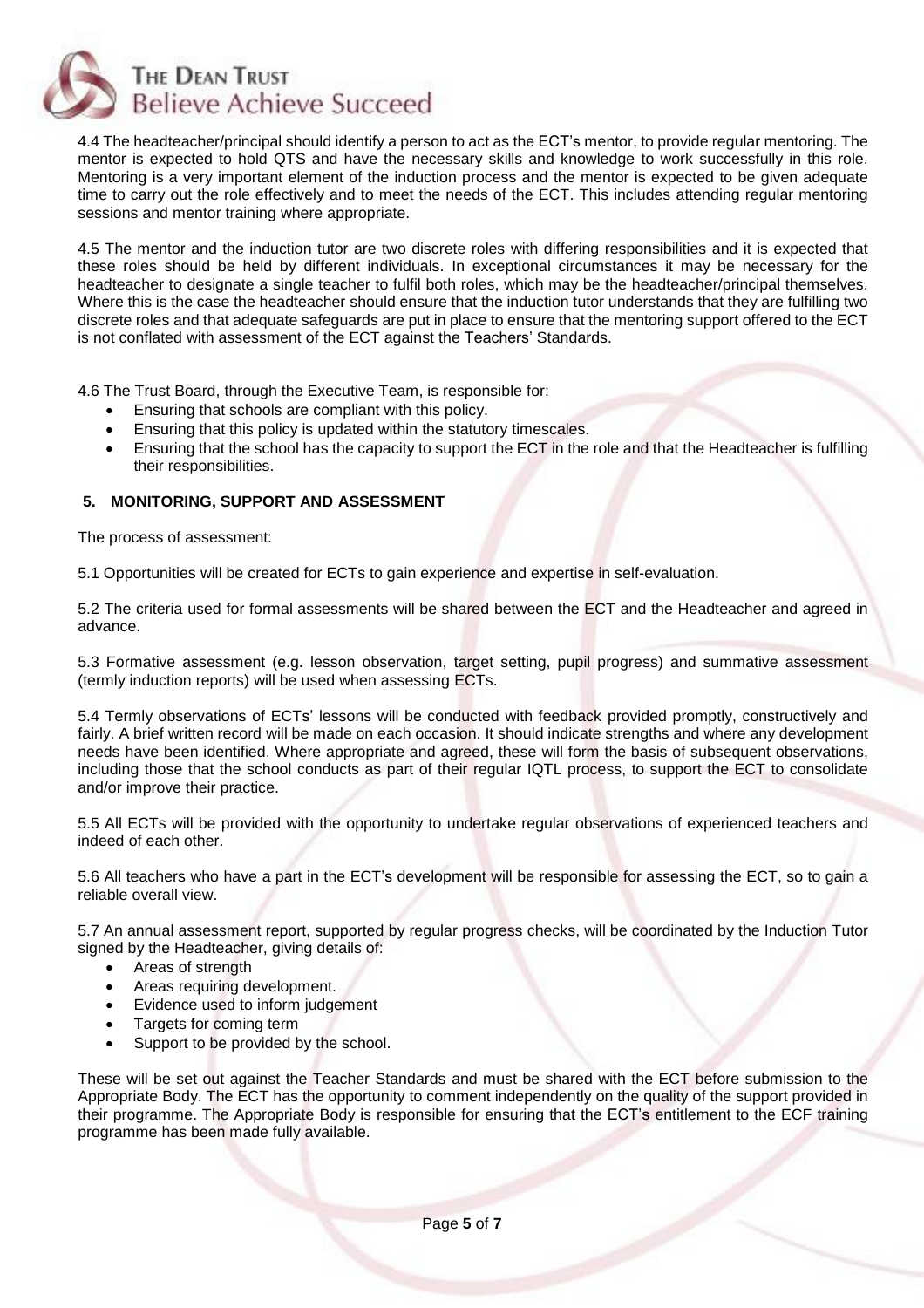

5.8 Should an ECT not be making satisfactory progress, the Headteacher will explain to the ECT the consequences of failure to complete the induction period satisfactorily. The Appropriate Body will be informed, and the Headteacher must ensure that additional monitoring and support measures are put in place immediately. An agreed improvement plan will be created by the ECT's Induction Tutor with appropriate objectives, and an effective support program in place to help the ECT improve performance. This should include:

- The identified weaknesses
- The agreed objectives set in relation to the satisfactory completion of induction
- Details of additional monitoring and support put in place
- The evidence used to inform the judgement; and

Details of the improvement plan for the next assessment

There should be no surprises to the ECT.

5.9 The first-year report forms an interim assessment only, with the second-year report providing the summative and final judgement against which the awarding of successful ECT status is made. This is the Headteacher's recommendation to the Appropriate Body as to whether, having completed their induction period, the ECT's performance against the relevant standards is satisfactory or unsatisfactory.

5.10 In rare occasions serious capability problems may be identified. If prior to the end of the induction period serious capability problems are identified, which may lead to dismissal before the end of the induction period, the Trust Capability Policy should be followed. The capability process should be followed in parallel with the induction process in such circumstances.

## **6. COMPLETING THE INDUCTION PERIOD**

6.1 ECTs will have successfully completed their induction period when they have served the full-time equivalent of two school years (reduced or extended if relevant as stated earlier), and the Appropriate Body making a recommendation to the TRA (Teaching Regulation Agency), taking into account the recommendations of the Headteacher following submission of completed assessment forms.

6.2 If, at the final assessment, the Appropriate Body decides that the ECT has failed to complete their induction period satisfactorily, they must inform the ECT of their right to appeal against this decision, with the name and address of the Appeals Body (the Teaching Regulation Agency), and the deadline for appeals. Any appeal must be notified within 20 working days, after which the right of appeal expires except in exceptional circumstances.

6.3 Failure to complete the induction period satisfactorily means that the ECT is no longer eligible to be employed as a teacher in a maintained school, a maintained nursery school, a non-maintained special school or a pupil referral unit. However, this does not prevent them from teaching in other settings where statutory induction is not mandatory.

6.4 An ECT working in a relevant school who has failed induction must be dismissed within ten working days of them giving notice that they do not intend to exercise their right to appeal, or from when the time limit for making an appeal expires without an appeal being brought. If the ECT's appeal is heard, and they have been judged as having failed induction, the employer should dismiss the ECT within ten working days of being told of the outcome of the hearing. This process will be also be applied to all our academies.

6.5 The Teaching Regulation Agency must ensure that the name of the person who has failed induction is included on the list of persons who have failed to satisfactorily complete an induction period and notify them of their inclusion. This must only be done once the time limit for making an appeal against the decision has expired or following dismissal of such an appeal.